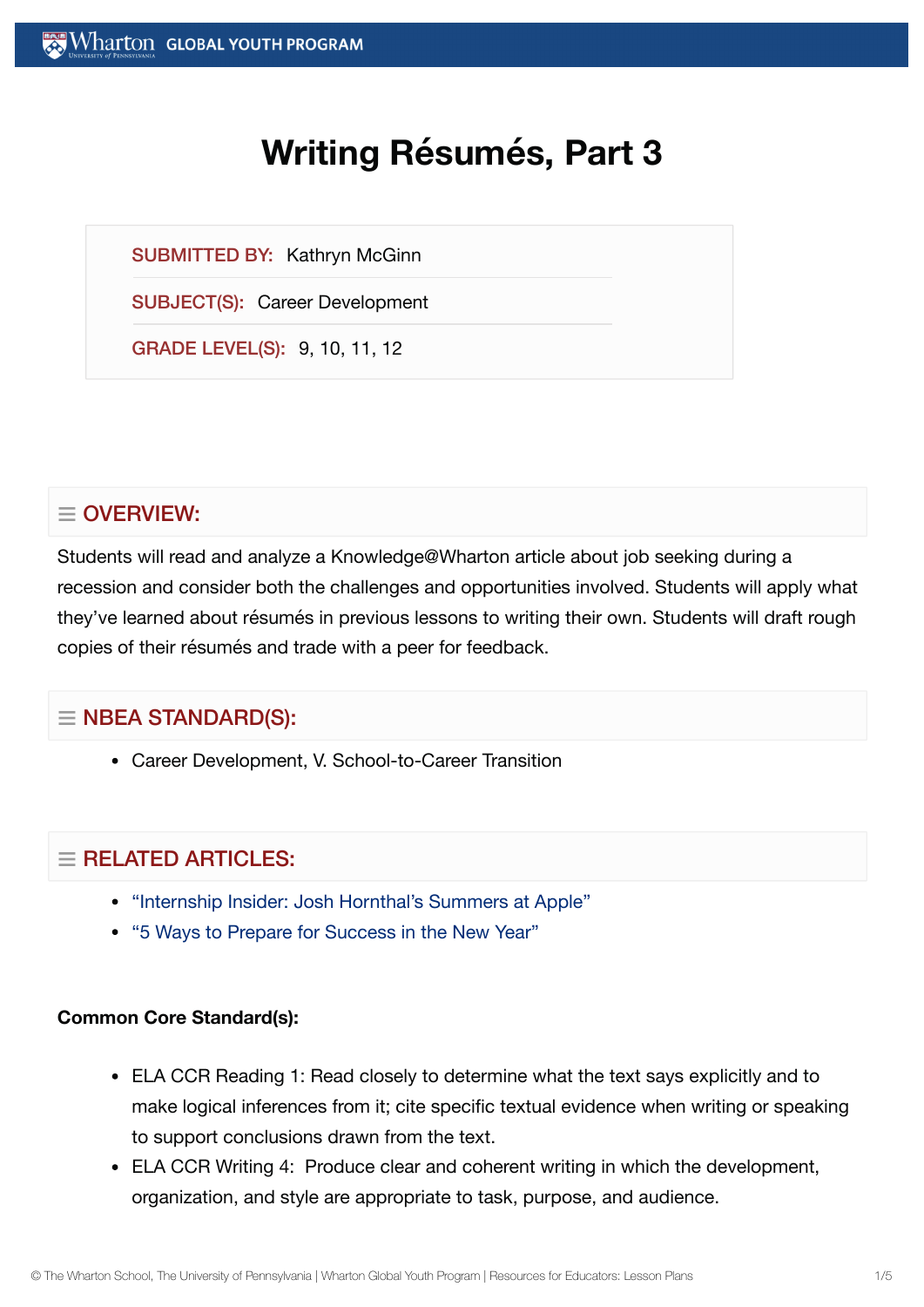#### $\mathbb{R}^n$  Wharton Global Youth Program

- ELA CCR Writing 5: Develop and strengthen writing as needed by planning, revising, editing, rewriting, or trying a new approach.
- ELA CCR Writing 10: Write routinely over extended time frames and shorter time frames for a range of tasks, purposes, and audiences.
- ELA CCR Speaking and Listening 1: Prepare for and participate effectively in a range of conversations and collaborations with diverse partners, building on others' ideas and expressing their own clearly and persuasively.

#### **Objectives/Purposes:**

- Students will read and analyze an article.
- Students will apply appropriate formats/styles for résumés.
- Students will work constructively with peers to edit/revise résumés.

#### **Knowledge@Wharton Article:**

• "Not a Lost Generation, but a 'Disappointed' One: The Job [Market's Impact](http://knowledge.wharton.upenn.edu/article.cfm?articleid=2619) on Millennials"

#### **Other Resources/Materials:**

- "Not a lost generation" graphic organizer ([Handout](https://globalyouth.wharton.upenn.edu/wp-content/uploads/2012/01/Career-Development-3_handoutA.pdf) A)
- Peer evaluation form [\(Handout](https://globalyouth.wharton.upenn.edu/wp-content/uploads/2012/01/Career-Development-3.handoutB.pdf) B)

#### **Activities:**

1. Hand out "Not a Lost Generation, but a Disappointed One." Before students begin reading, ask if they can define "recession." Provide students with the dictionary definition: "a period of temporary economic decline during which trade and industrial activity are reduced." Explain that this article describes both the challenges of and opportunities available to individuals who enter the job market during a recession. Point out that since the United States is currently in a recession, this information pertains to directly to them. Students should read the article to themselves, and complete the accompanying graphic organizer.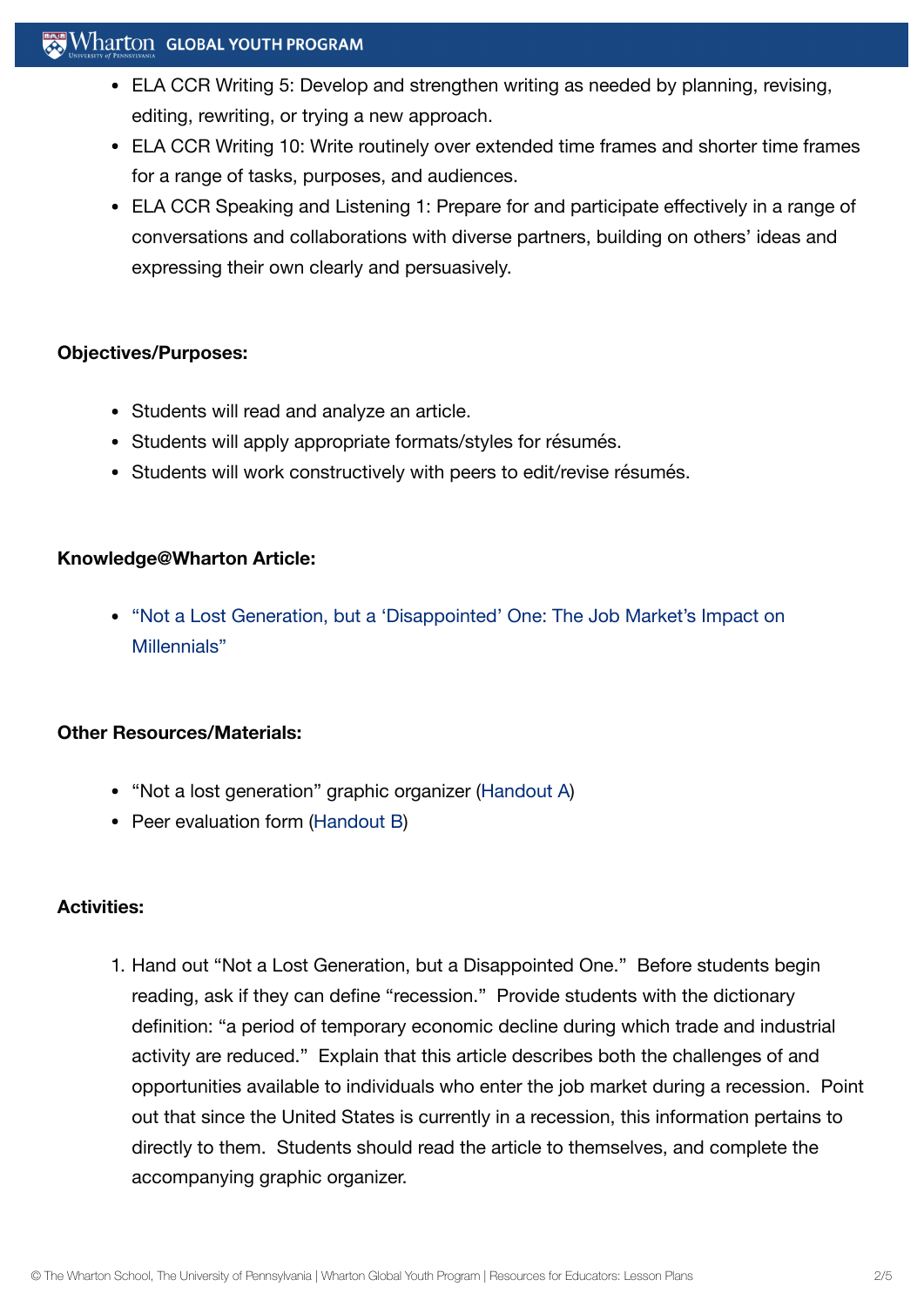#### *(5 minutes)*

2. Go over information in graphic organizers with students. Students should identify the following key points:

*Challenges to entering the job market…*

- Takes longer to enter job force and therefore longer to acquire skills
- Often start behind on the career ladder
- If you don't get a "decent" job to start with, you may never advance
- Recession-era graduates earn less on average
- More education may not help: graduates with advanced degrees have to compete with other out-of-work qualified individuals

*Opportunities in entering the job market…*

- Job seekers must learn to be adaptable, open-minded, and resilient
- Makes you more "modest" and "realistic"

#### *(5 mins)*

3. Remind students that, as discussed in the previous lesson, a good résumé is the first step towards obtaining employment. Today, students will work on rough drafts of their résumés. They should take out their résumé brainstorms from Lesson 1 and gather their sample résumés and handouts with résumé tips. Students organize their experiences into a résumé. While students do not necessarily have access to computers, have them try to recreate (as closely as possible) how they plan to format their information. Go from student to student as they are working to help with individual concerns.

#### *(15 mins)*

4. Have students trade résumés with a partner. At this point, students have had practice critiquing résumés, so they should be able to offer constructive feedback to one another. Hand out "Résumé Peer Evaluation" forms and have students read/revise each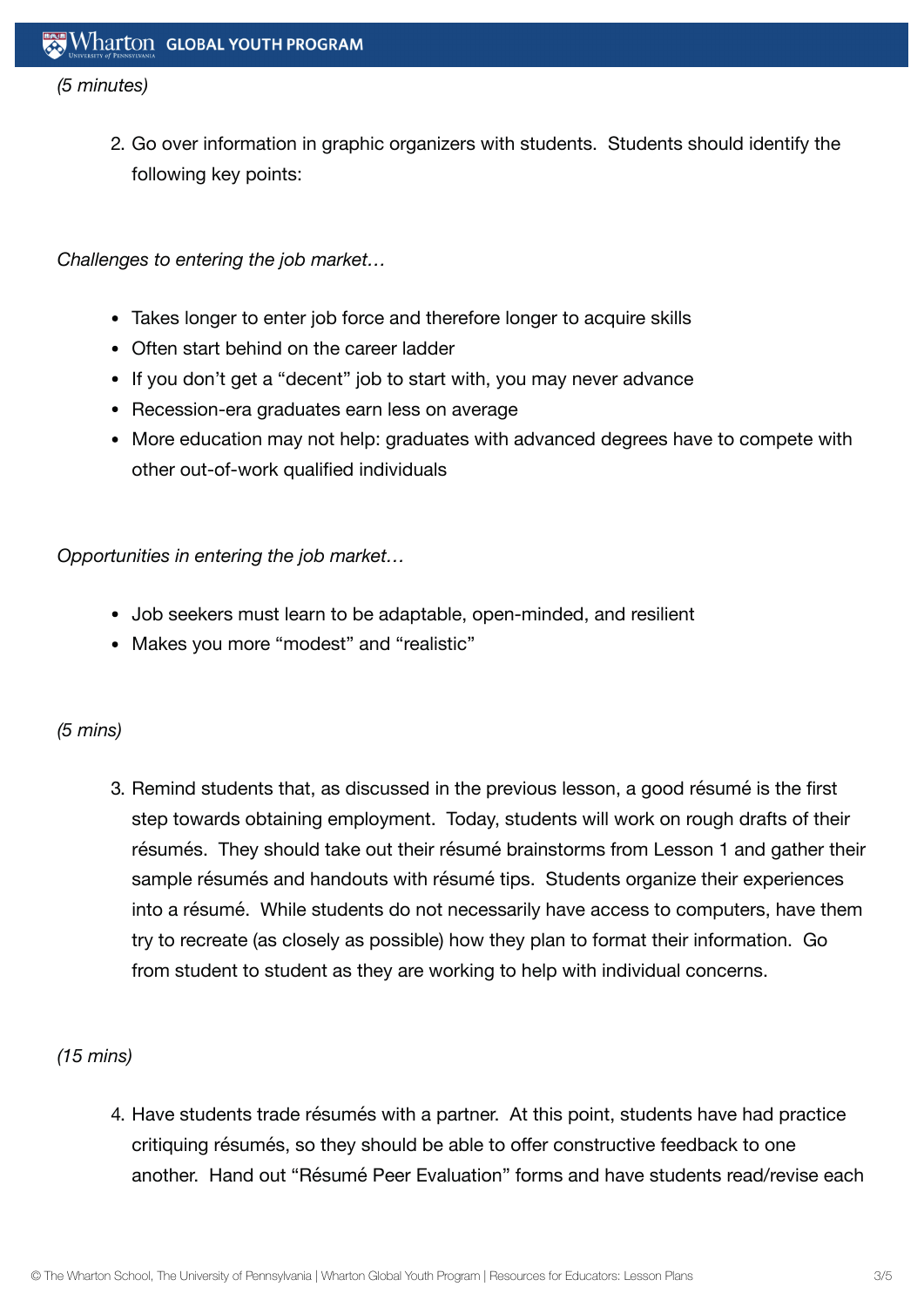#### Wharton GLOBAL YOUTH PROGRAM

other's resumes. Remind students that as they read each other's résumés, they should look for the following:

- Key information that stands out
- Name/contact info
- Education
- Work Experience
- Extracurricular Activities
- Awards/Honors
- Action words to describe job responsibilities

Students may write directly on one another's résumés, as well as completing the accompanying form.

*(10 mins)*

#### **Tying It All Together:**

Students trade résumés back, and review feedback. Ask students what they are finding most challenging, and if time allows, have classmates suggest possible solutions to these difficulties.

*(5 mins)*

#### **Practice Outside of the Classroom:**

- Type up your résumé. Let an adult read/revise it. Continue to edit as you apply for different jobs and acquire new experiences.
- Look online for more examples of high school students' résumés and continue to think about what formats appeal to you the most.
- Reinforce the purpose of a résumé with this short video clip from Wharton Global Youth Program (link below and here's the URL: https://kwhs.wharton.upenn.edu/wpcontent/uploads/2015/10/10z9sq.mp4). The clip features Valentina Losada, a Wharton student who landed a great internship with McKinsey & Company when she was only a freshman (18 years old). This short clip captures her perspective on the purpose of a résumé. Students who want to watch the full video and read the transcript can go to this link: https://globalyouth.wharton.upenn.edu/articles/getting-experience-inmanagement-consulting/.